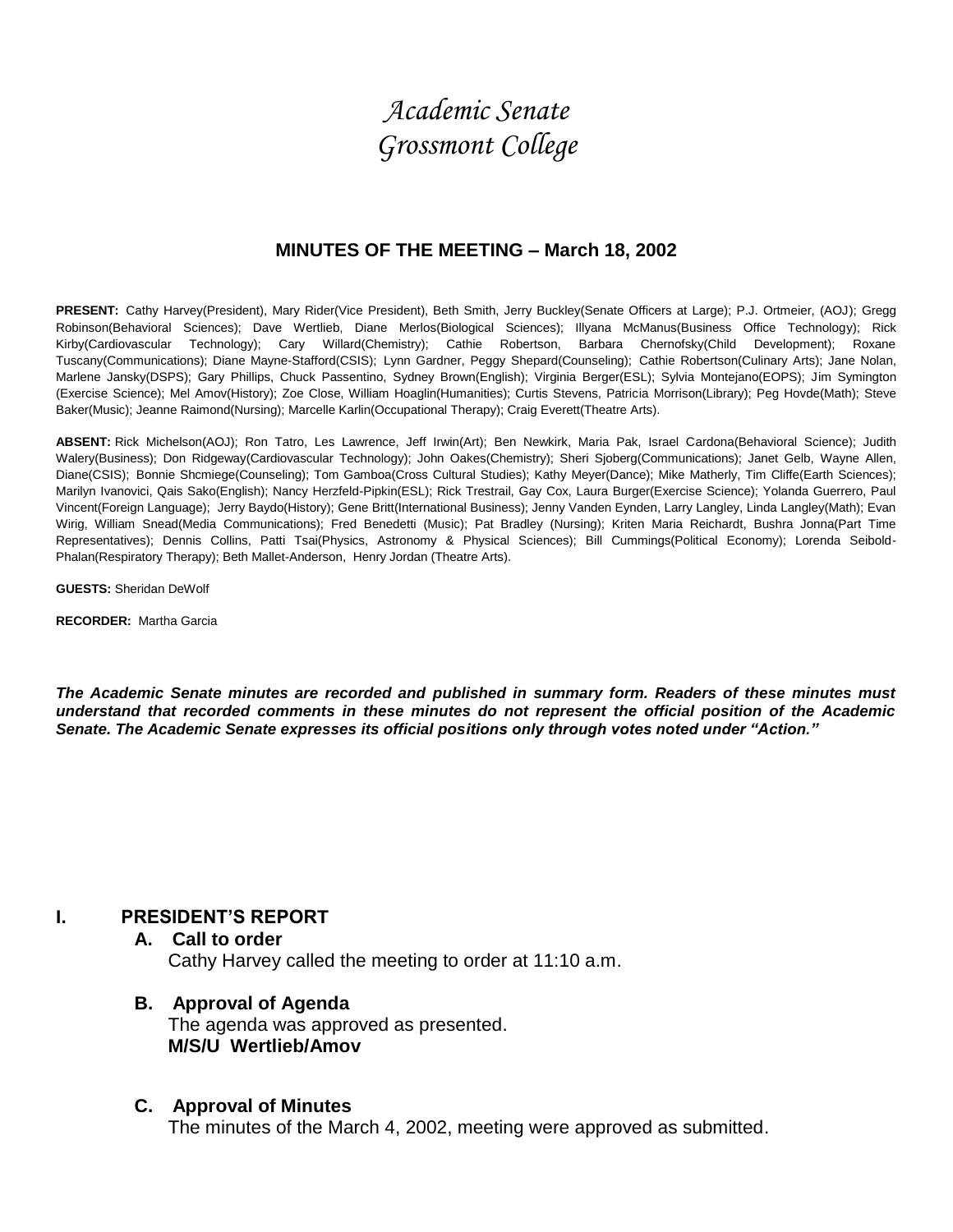# **M/S/U Wertlieb/Amov**

## **D. Governance Structure Document**

Cathy Harvey distributed a draft of the Organizational & Governance Structures 2001- 2002. This document reflects the efforts of the Administrative/Academic Senate Officers Council (ADSOC). It provides the College's administrative organization, the process for effective participation in the planning and decision-making process, the College's councils and committees, and their communication and reporting relationships to the administration.

Cathy asked senators to review the Participatory Governance Structure section within the document, specifically the section that pertains to the Academic Senate, as well as the Council/Committee Request Form.

She also asked senators to review the councils and committees sections and contact her if any one is interested in serving on any council or committee. She explained that all council and committee information will be kept in the President's Office and the Academic Senate Office. Names of council and committee members are listed in a separate document, and that will also be kept in both offices.

The Academic Senate thanked Shirlye Stewart and Martha Garcia for their great job assisting ADSOC in developing the Organizational & Governance Structures Handbook. Conversely, faculty also acknowledged ADSOC for their outstanding work.

The document will be published on the college web site when finalized.

# **E. Students of Note**

Cathy informed senators of a "Student of Note" celebration that will soon take place at Grossmont College. She explained that the purpose of the event is to recognize students who have overcome significant obstacles and have continued with their education to secure their degrees or certificates.

A "Student of Note" nomination form has been sent to all faculty.

# **F. New E-mail Procedure**

The new Grossmont-Cuyamaca Community College District Email Operating Procedure was attached to today's agenda. Cathy asked senators to forward questions to Charleen McMahan.

# **G. Changes to PE9**

Step 5 of the PE9 (Hiring Regular Faculty Operating Procedure) outlines the responsibilities of the senate in approving faculty members to serve on Search and Interview Committees for hiring full time faculty as mandated in an agreement between the Governing Board and the Academic Senates regarding Hiring Full-Time Faculty (dated 1991). Cathy Harvey met with Paul Caromona and Charleen McMahan to make adjustments to PE9 to identify a Search & Interview Committee Chair in the absence of a Department Chair/Coordinator. Copies of these pages reflecting the changes were attached to the agenda.

# **II. ACTION ITEMS**

# **A. No action items at this meeting**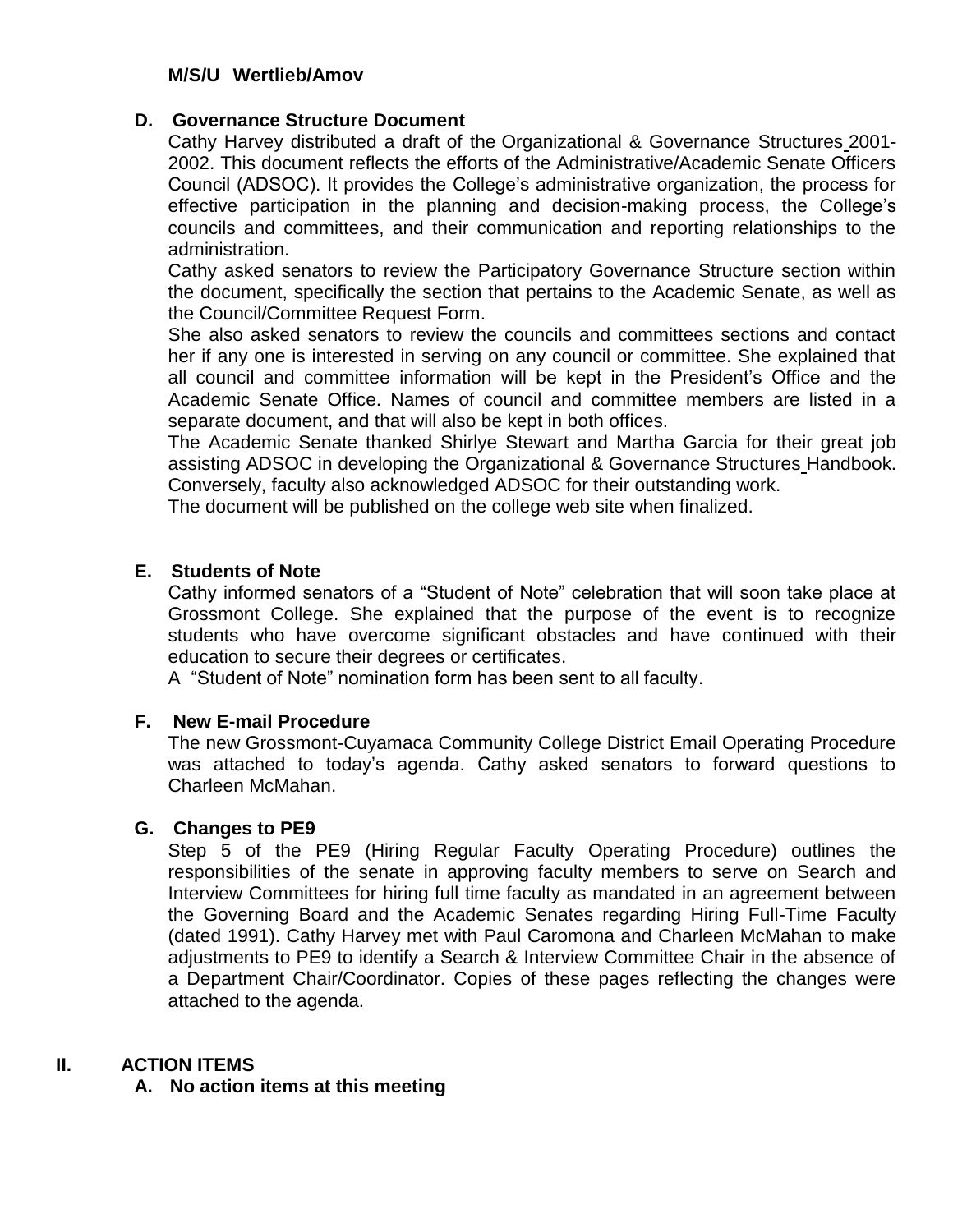#### **III. INFORMATION ITEMS**

#### **A. PE9 Procedural Addition**

With the changes to the PE9 Procedures, the Senate Officers wanted to ensure that faculty appoint faculty to serve on Search and Interview Committees. Therefore, they developed the following procedure to implement changes:

*Faculty appointments to a Search and Interview Committee when the direct report is an administrator*

*If the direct report for a full time faculty position will be an administrator and there is the absence of a department chair, the senate officers assume the responsibility to identify a department that has job duties and responsibilities that closely parallel those duties and responsibilities within the official full time faculty job description. The senate officers will consult with identified department chairperson or coordinator to determine if that department is willing to assume the responsibility of appointing faculty members to the Search and Interview Committee. Assuming the department chairperson/coordinator is in agreement that said department job duties and responsibilities closely parallel those within his/her department, then that department chairperson/coordinator assumes the responsibility to appoint faculty members to the Search and Interview Committee.*

Cathy will work with Mel Amov and Dave Wertlieb to make the necessary changes to reflect concerns and will bring a revised motion back for action at the next Academic Senate meeting.

#### **B. Catalog Review Senate Resolution Presented by Sheridan DeWolf and Cary Willard**

Sheridan explained that the Title III Catalog Review Task Force was formed to review the current Grossmont College Catalog Review Process. The committee has developed the following resolution, which Sheridan and Cary presented as an information item:

#### *Grossmont College Catalog Review Process Resolution Draft 031402*

*Whereas the ability of students to transfer, to meet career objectives and to be certified for general education is jeopardized when course outlines are not current, and*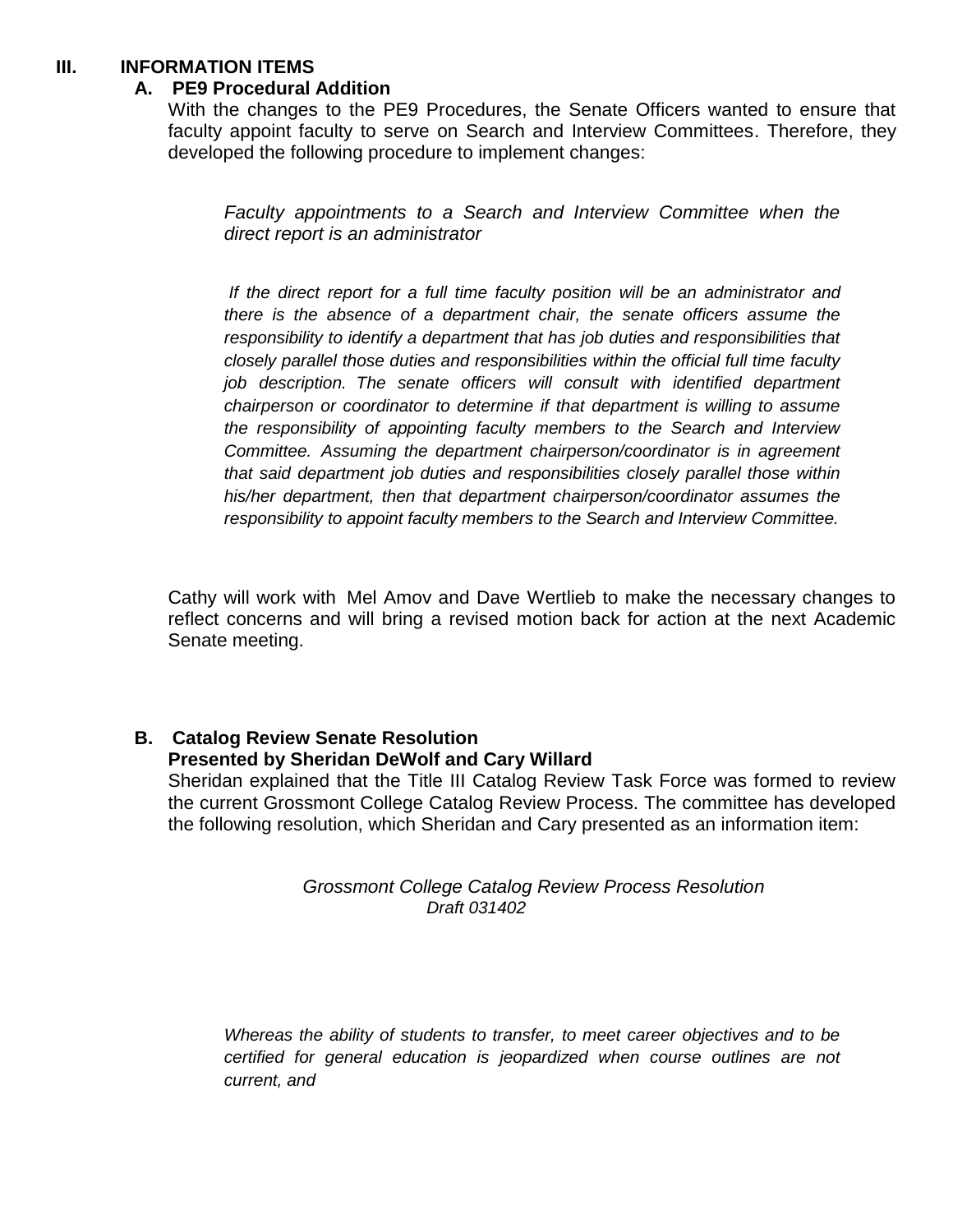*Whereas more and more universities and colleges will not articulate a course with an outline over five years old, and*

*Whereas course outlines from Grossmont College are shared with other institutions for consideration for possible course articulation, and*

*Whereas Title 5 requires the revision of course outlines every five years, and*

*Whereas the official course outline serves as a guide for adjunct and other faculty in determining what is critical to a course, and*

*Whereas the college catalog should reflect courses that are current and that are being offered in the curriculum, and*

*Whereas it is the professional responsibility of faculty to ensure the academic integrity of coursework at Grossmont College,*

Let it be resolved that the Grossmont College Academic Senate supports the *catalog review process and delegates the Title III Catalog Review Task Force with creating procedures to meet Title 5 mandates.*

*Let it further be resolved that the Academic Senate recognizes that the chairs and coordinators, Program Review Committee, Curriculum Committee, and instructional administration will all play critical roles in implementing this process.*

Sheridan, Cary and Cathy will make the necessary changes as per suggestions on the resolution, and it will be presented for action at the next Academic Senate meeting.

# **IV. COMMTTEE REPORTS**

#### **A. Academic Rank Committee**

#### **Presented by Gary Phillips**

The Academic Rank Committee developed the following procedure for awarding emeritus status: